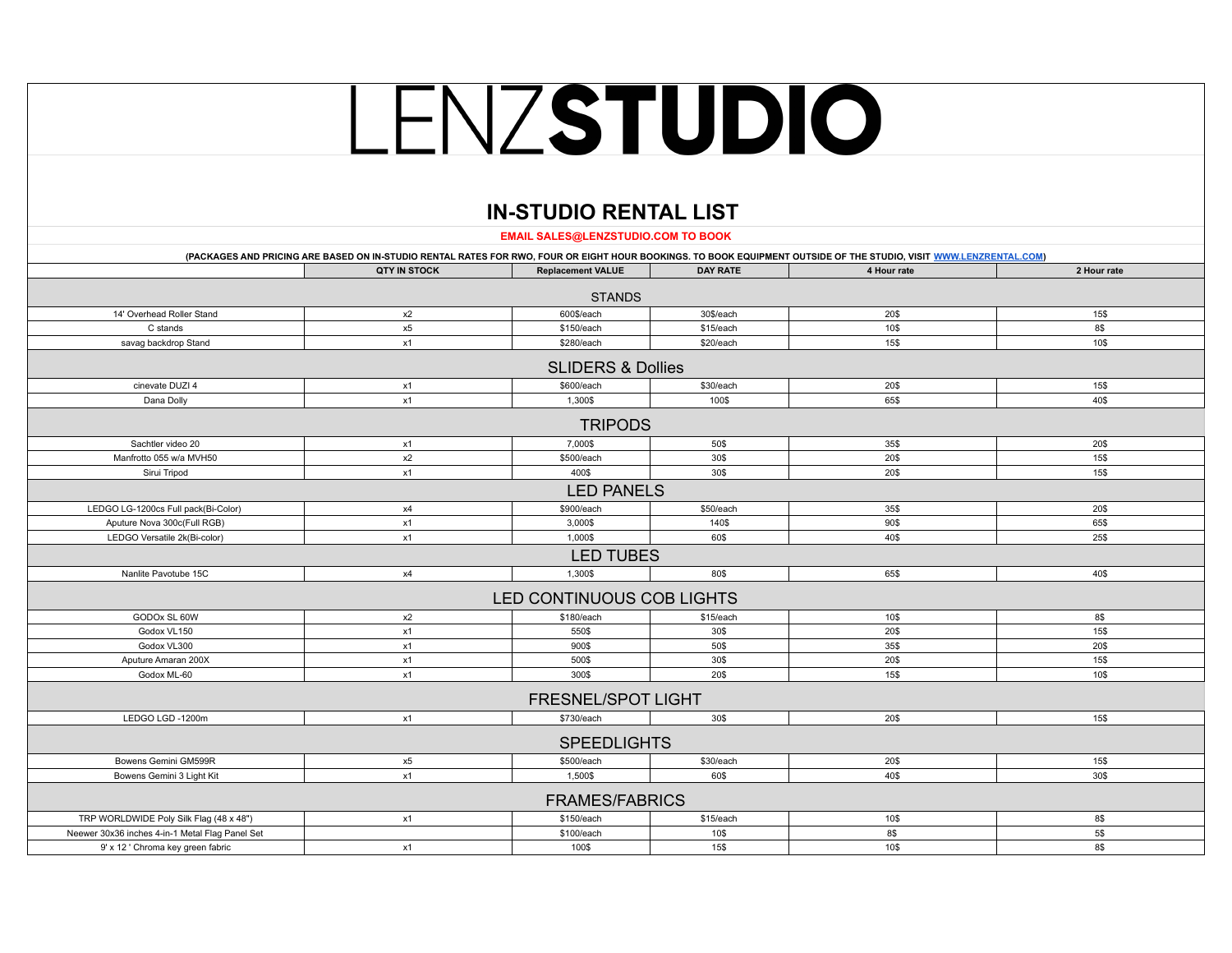|                                                        |     | <b>SOFT BOXES</b>                |            |       |       |  |  |
|--------------------------------------------------------|-----|----------------------------------|------------|-------|-------|--|--|
| 38 Inch round bowens mount softbox with honeycomb grid | x1  | 80\$                             | \$10       | 8\$   | 5\$   |  |  |
| 21.5inch round bowens mount beauty dish                | x1  | \$110/each                       | \$10/each  | 8\$   | 5\$   |  |  |
| 38 inch square bowens mount soft box                   | x1  | \$80/each                        | 10\$       | 8\$   | 5\$   |  |  |
| 34 inch round bowens mount soft box                    | x1  | \$140/each                       | \$10/each  | 8\$   | 5\$   |  |  |
| 44 inch octogon bowens mount softbox                   | x1  | \$100/each                       | \$10/each  | 8\$   | 5\$   |  |  |
| 24x31.5inch bowens mount softbox                       | x2  | \$80/each                        | \$10/each  | 8\$   | 5\$   |  |  |
| Godox Latern Softbox                                   | x1  | \$85                             | 10\$       | 8\$   | 5\$   |  |  |
|                                                        |     | PHOTOGRAPHY CAMERAS              |            |       |       |  |  |
| CANON 5D MARK IV                                       | x1  | \$3 300                          | \$175/each | 120\$ | 90\$  |  |  |
| CANON 5D MARK III                                      | x1  | \$1700                           | \$150/each | 100\$ | 75\$  |  |  |
|                                                        |     | PHOTOGRAPHY LENSES               |            |       |       |  |  |
| CANON 24-70mm f/2.8 EF mount                           | x2  | \$2 150                          | \$75/each  | 50\$  | 35\$  |  |  |
| Sigma Art 35mm F1.4 EF mount                           | x1  | 1,099\$                          | 50\$/each  | 35\$  | 20\$  |  |  |
| Sigma 24-70mm f/2.8 EF mount                           | x1  | 1,600\$                          | 65\$       | 45\$  | 30\$  |  |  |
| Sigma 18-35mm f/1.8 EF mount                           | x1  | 800\$                            | 45\$       | 30\$  | 20\$  |  |  |
| Lumix 12-35mm f/2.8 MFT mount                          | x1  | 1,000\$                          | 50\$       | 35\$  | 20\$  |  |  |
|                                                        |     | <b>VIDEOGRAPHY CAMERAS</b>       |            |       |       |  |  |
| BLACK MAGIC POCKET CINEMA CAMERA 4k                    | x3  | \$1,850                          | 150\$      | 100\$ | 65\$  |  |  |
| BLACK MAGIC URSA MINI PRO                              | x1  | 7,000\$                          | 200\$      | 150\$ | 100\$ |  |  |
| <b>CINEMA LENSES</b>                                   |     |                                  |            |       |       |  |  |
| Rokinon Cinema DS kit (14,24,25,50,85, 135))           | x1  | 3,000\$                          | 120\$      | 90\$  | 60\$  |  |  |
| DZOFilm Pictor Zoom (20-50)                            | x1  | 3,200\$                          | 120\$      | 90\$  | 60\$  |  |  |
| <b>MONITORS</b>                                        |     |                                  |            |       |       |  |  |
| Atomos Shogun inferno 3L series batteries (x3)         | x1  | \$1 200                          | \$75/each  | 50\$  | 35\$  |  |  |
| Atomos Ninja V + 1TB SSD + 6600mAh NPF                 | x1  | 600\$                            | 50\$       | 35\$  | 20\$  |  |  |
| Lilliput BM280-4K Carry-On 4K Monitor                  | X1  | 2,000\$                          | 100\$      | 80\$  | 50\$  |  |  |
| <b>BATTERIES</b>                                       |     |                                  |            |       |       |  |  |
| Wasabi 150Wh V mount                                   | x1  | \$400                            | 25\$       | 18\$  | 15\$  |  |  |
| Core X 98Wh Gold Mount Battery                         | x1  | \$400                            | 25\$       | 18\$  | 15\$  |  |  |
| PRO -X 98 Wh (v mount)                                 | x2  | \$370                            | \$20/each  | 15\$  | 10\$  |  |  |
| L series Battery                                       | x1  | \$90                             | 10\$       | 8\$   | 5\$   |  |  |
| NPF Batteries(6600mAh)                                 | x8  | \$40                             | 10\$       | 8\$   | 5\$   |  |  |
| Canon LP-E6 Batteries                                  | x10 | \$40                             | 10\$       | 8\$   | 5\$   |  |  |
|                                                        |     | <b>GIMBLES &amp; STABILIZERS</b> |            |       |       |  |  |
| zhiyum Crane 3S                                        | x1  | \$900                            | \$50/each  | 35\$  | 20\$  |  |  |
| DJI RONIN S                                            | x1  | \$900                            | \$50/each  | 35\$  | 20\$  |  |  |
| DJI RONIN MX                                           | x1  | \$1 3 20                         | \$75/each  | 50\$  | 35\$  |  |  |
| Zhiyun Weebil-S                                        | x1  | 300\$                            | 40\$       | 25\$  | 15\$  |  |  |
| <b>CAME TV STEADICAM</b>                               | x1  | \$1800                           | \$150/each | 100\$ | 75\$  |  |  |
| Flycam Flowline 750N                                   | x1  | \$1 200                          | \$75/each  | 50\$  | 35\$  |  |  |
| <b>VIDEO TRANSMITTERS</b>                              |     |                                  |            |       |       |  |  |
| Hollyland Wireless Video Transmitter                   | x1  | 789\$                            | 40\$/each  | 30\$  | 20\$  |  |  |
|                                                        |     | <b>FOLLOW FOCUS</b>              |            |       |       |  |  |